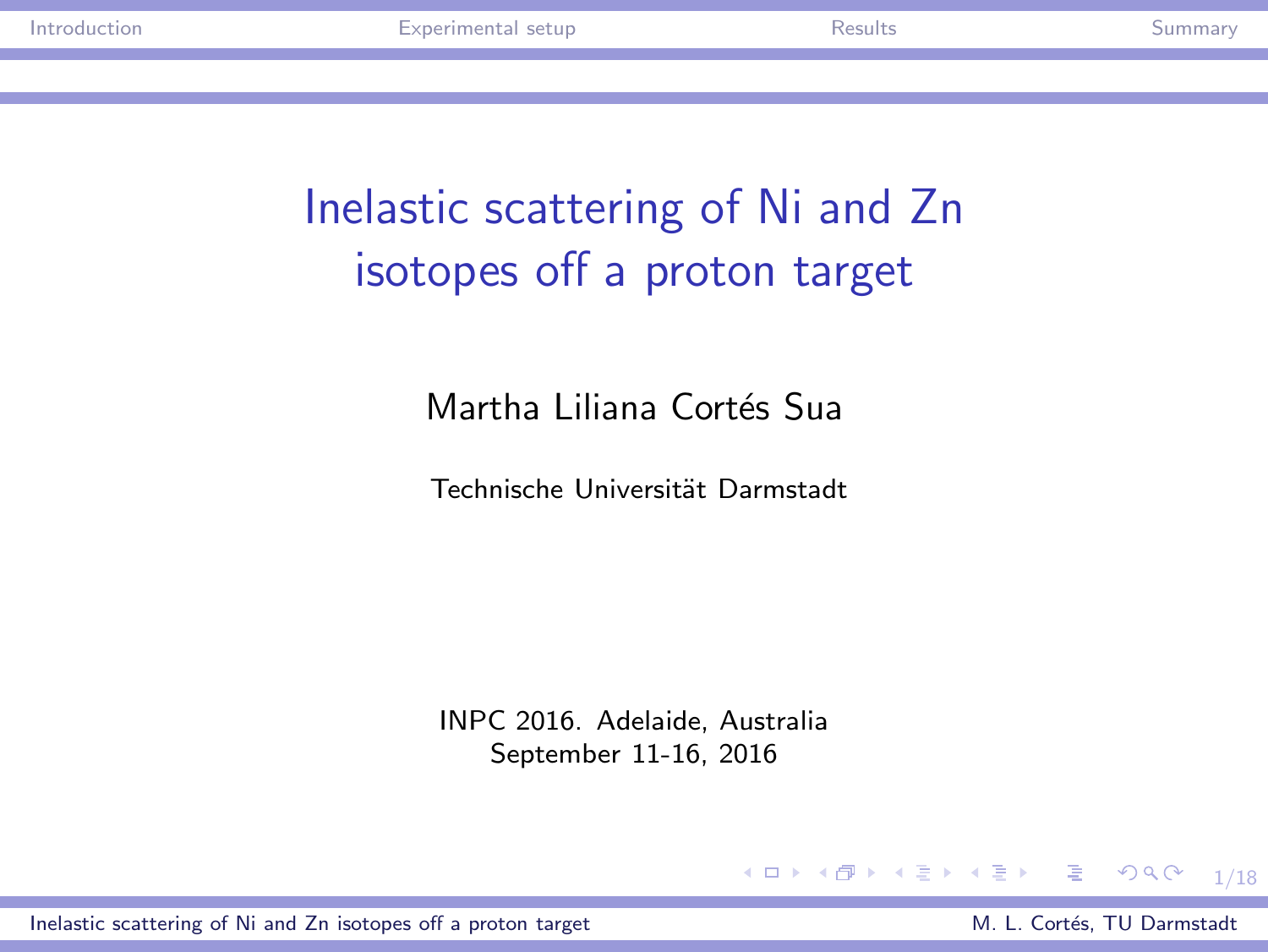| tion<br>. | setur<br>лтан | ,,,,, |  |
|-----------|---------------|-------|--|
|           |               |       |  |

# **Outline**

[Introduction](#page-2-0)

[Experimental setup](#page-7-0)

[Results](#page-10-0)

[Summary](#page-15-0)



[Inelastic scattering of Ni and Zn isotopes off a proton target](#page-0-0) M. L. Cortés, TU Darmstadt

<span id="page-1-0"></span>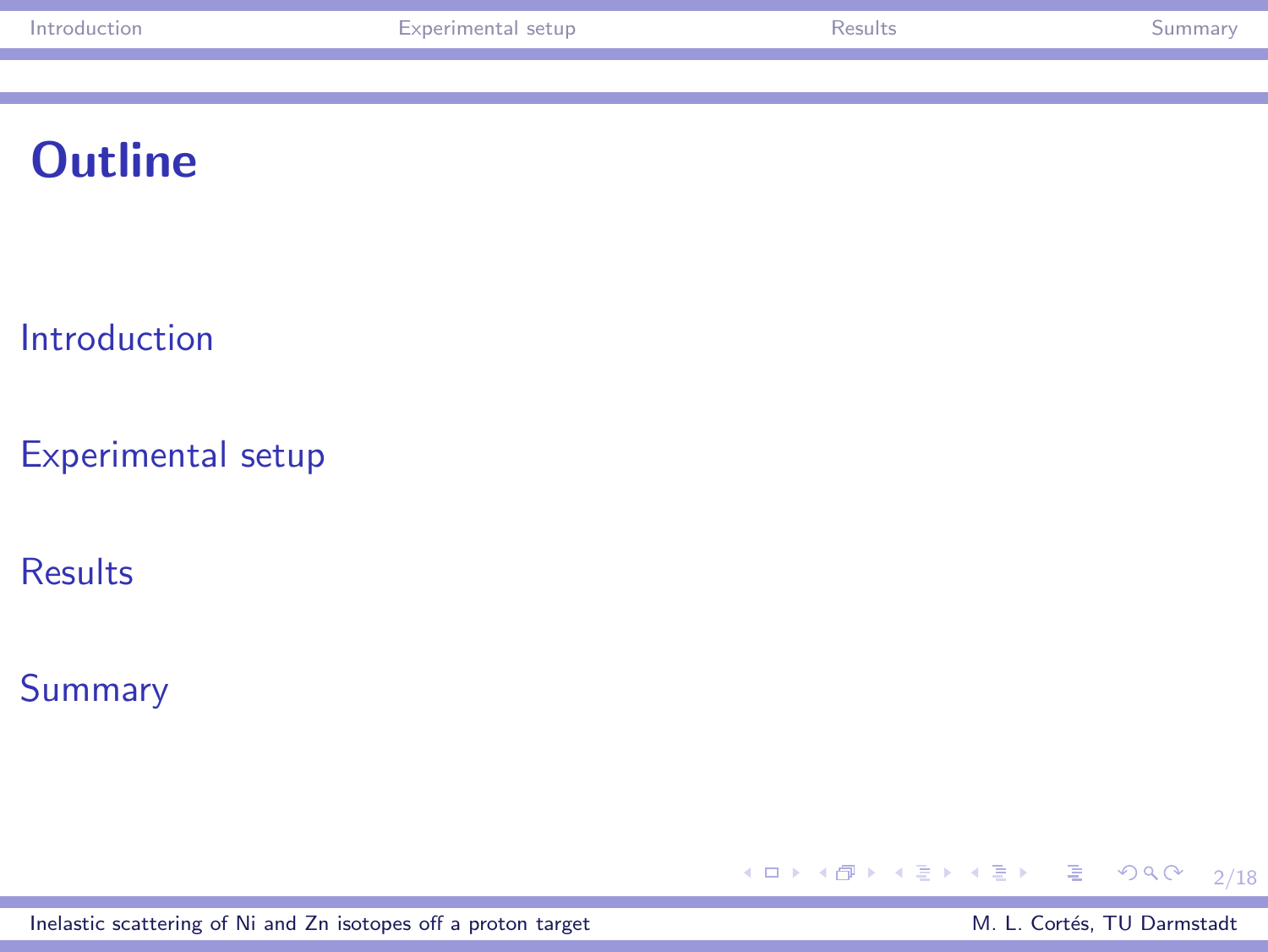# Proton inelastic scattering

- $\blacktriangleright$  Electromagnetic probe: Study of charge
- ▶ Hadronic probe: Study of charge and matter
- $\triangleright$  Matrix elements  $\rightarrow$  transition densities

$$
M_p^2 = B(E2; 0^+_{gs} \rightarrow 2^+_1)
$$

- ▶ Protons inelastic scattering can probe the protons and the neutrons
- ▶ Different deformations for protons and neutrons

$$
\delta = \beta R; R = 1.2A^{1/3}[\text{fm}]
$$

[Inelastic scattering of Ni and Zn isotopes off a proton target](#page-0-0) M. Cortés, TU Darmstadt M. L. Cortés, TU Darmstadt

重量

<span id="page-2-0"></span> $2990$ 

化重变 化重变性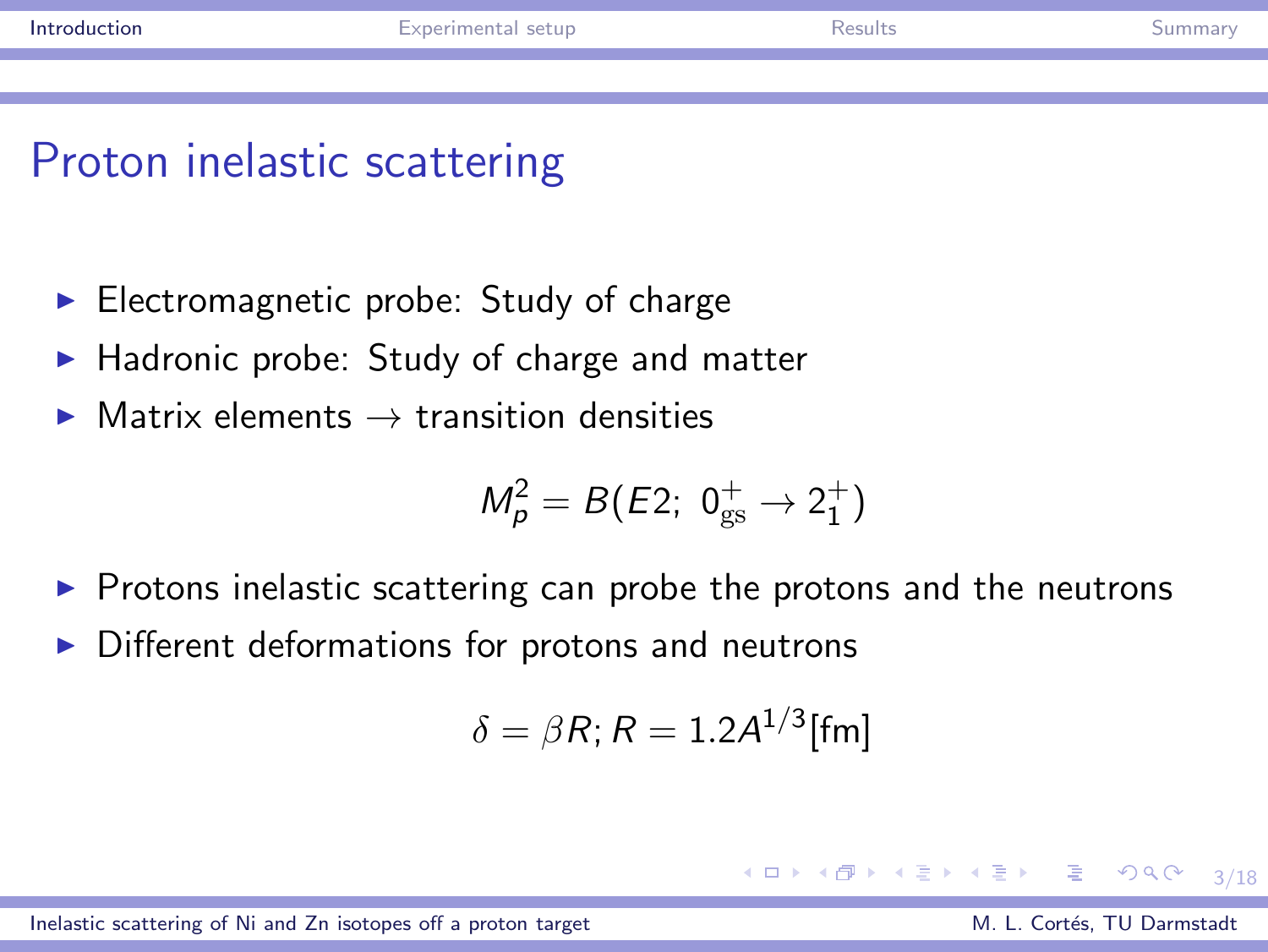## Bernstein approach

$$
\frac{M_n}{M_p} = \frac{N}{Z} \left[ \frac{\delta_{p,p'}}{\delta_C} + \frac{Zb_p}{Nb_n} \left( \frac{\delta_{p,p'}}{\delta_C} - 1 \right) \right]
$$
  
[A. M. Bernstein, V. R. Brown, and V. A. Madsen, Phys. Lett. B103, 255 (1981).]

 $\blacktriangleright$  For a homogeneous liquid model,  $M_n/M_p = N/Z$ 

- $\blacktriangleright$  Two ways to measure:
	- $\triangleright$  Direct kinematics: Thin target, measure protons
	- $▶$  Inverse kinematics: Thick target,  $\gamma$  ray detection

↓ Use of radioacti[ve](#page-2-0)i[on](#page-4-0) [be](#page-3-0)[a](#page-4-0)[m](#page-1-0)[s](#page-2-0)

÷.

<span id="page-3-0"></span> $999 - 4/18$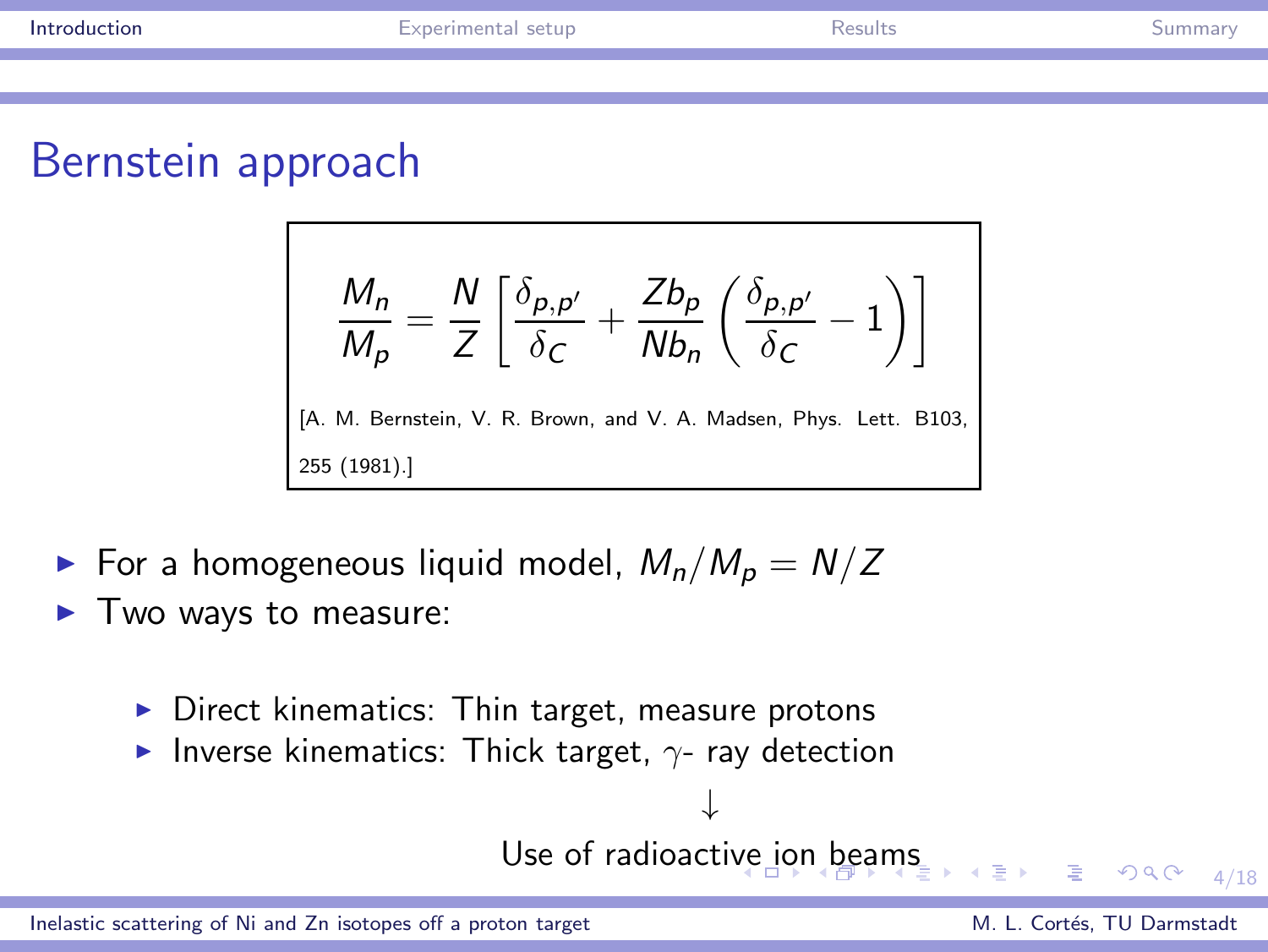### Previous results



[A. M. Bernstein, V. R. Brown, and V. A. Madsen, Comments Nucl. Part. Phys. 11, 203 (1983).]

- Systematic behavior of  $M_n/M_p$  in single closed shell nuclei
- $\triangleright$  Combining different hadronic probes gives insight in the structure

<span id="page-4-0"></span> $QQ$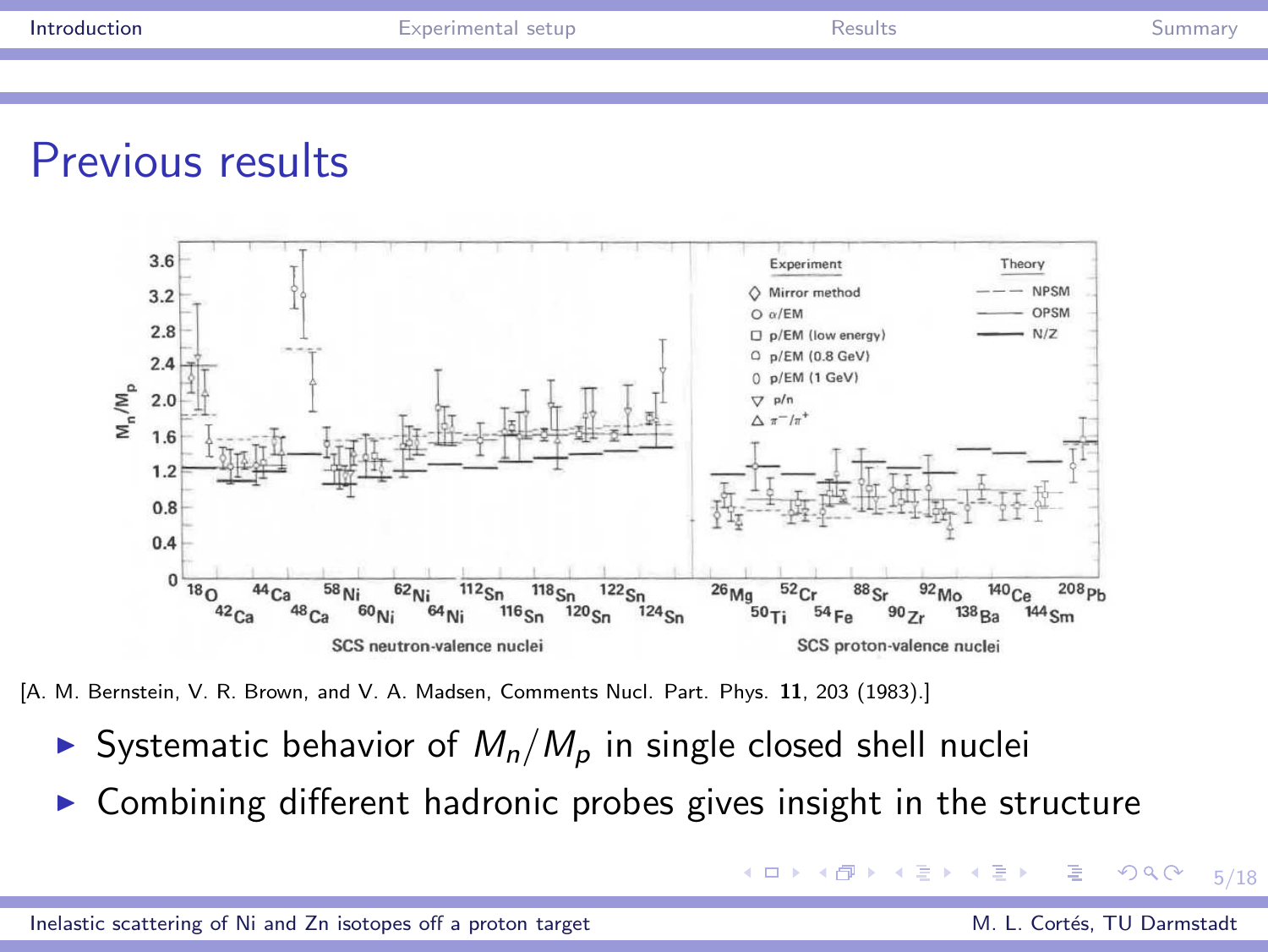# Use of RIBs



[L. A. Riley, et al., Phys. Rev. C 72, 024311 (2005).]



[C. M. Campbell, et al., Phys. Lett. B 652, 169 (2007).]

 $\blacktriangleright$  Consistent results

4 0 8

- Energies up to 80 MeV/u
- ▶ Extension to more exotic nuclei

 $\mathbf{A} = \mathbf{A} \oplus \mathbf{A} \oplus \mathbf{A} \oplus \mathbf{A}$ 

 $299$ 

E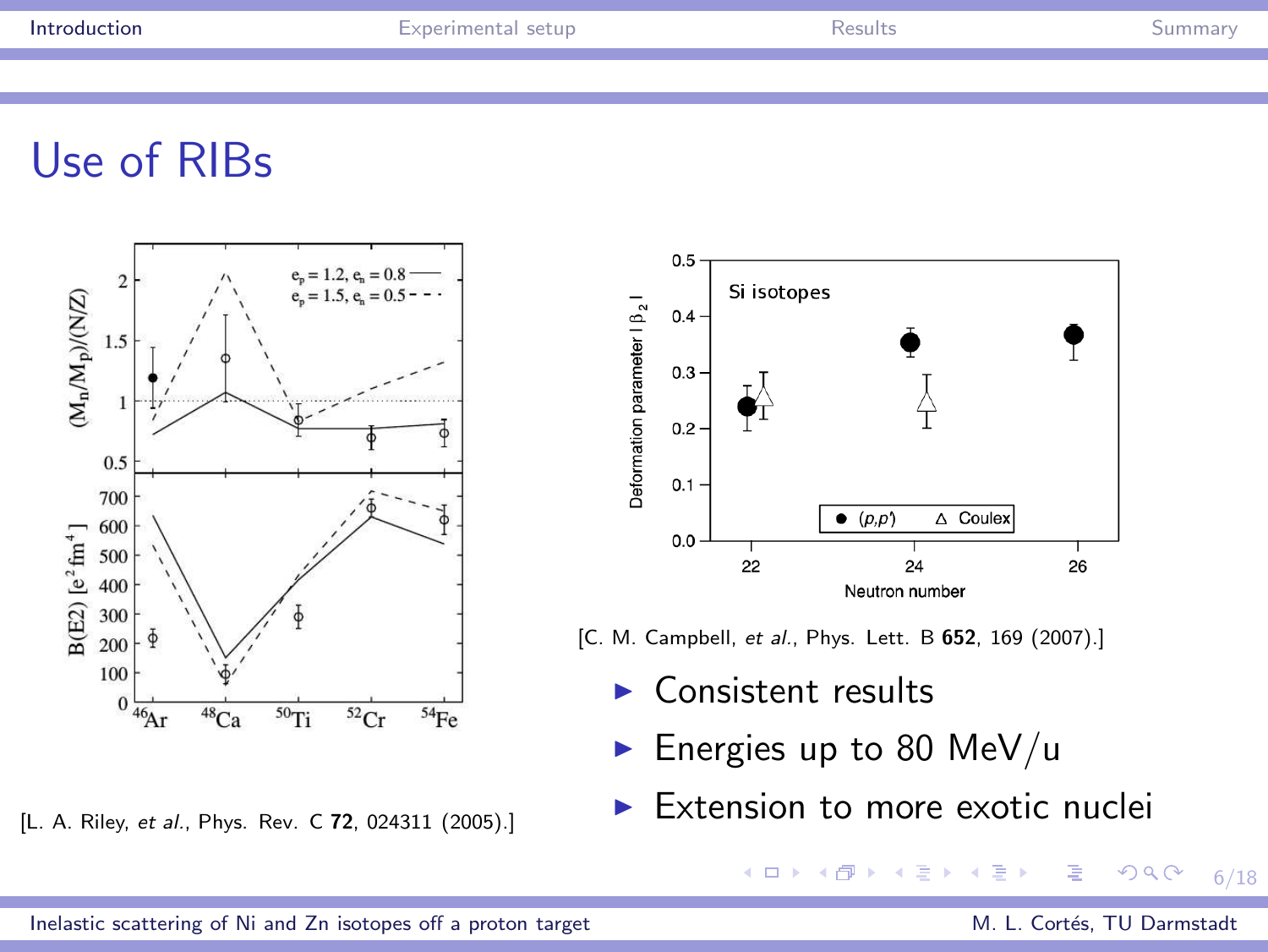# Shell evolution around  $Z = 28$

**Z=28**



**N=50**

<span id="page-6-0"></span>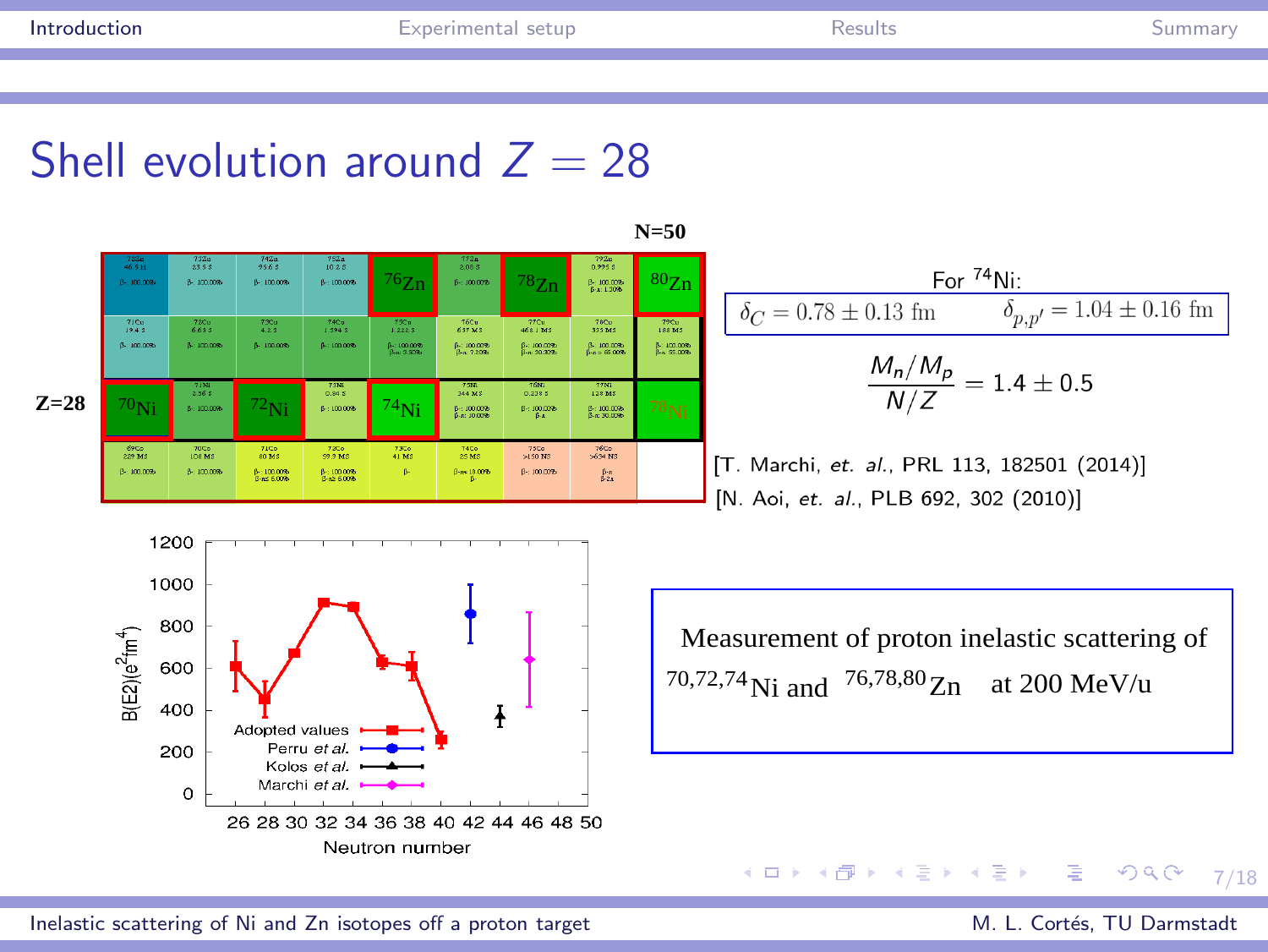# Shell Evolution And Search for Two-plus energies At the RIBF (SEASTAR)



▶ 2<sup>+</sup> spectroscopy using  $(p, 2p)$  and  $(p, 3p)$  reactions

24 days for data runs, 32.5 days including BigRIPS[/ZD](#page-6-0) [t](#page-8-0)[un](#page-6-0)[ing](#page-7-0)

[Inelastic scattering of Ni and Zn isotopes off a proton target](#page-0-0) M. Cortés, TU Darmstadt M. L. Cortés, TU Darmstadt

<span id="page-7-0"></span> $QQ$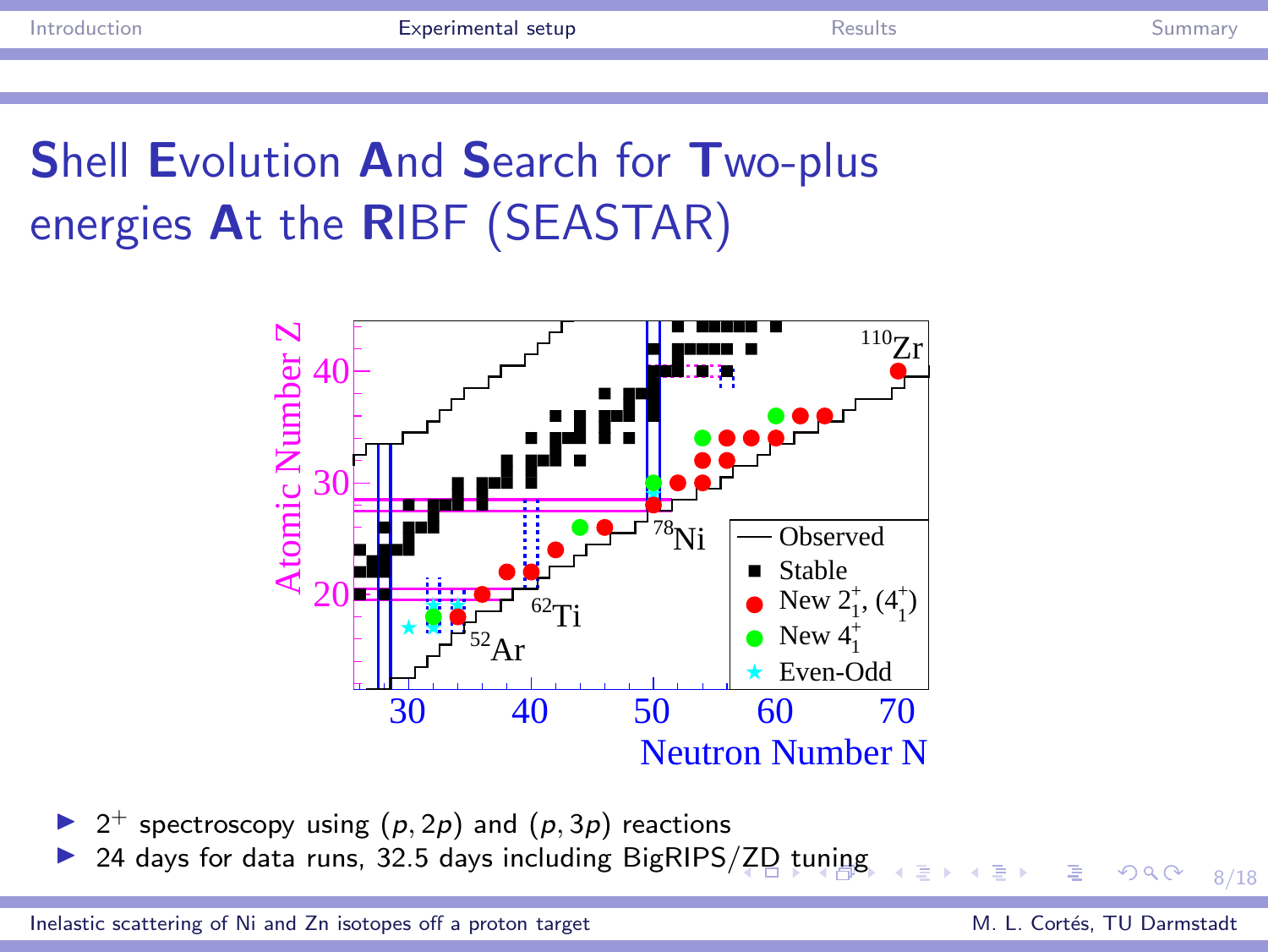

<span id="page-8-0"></span>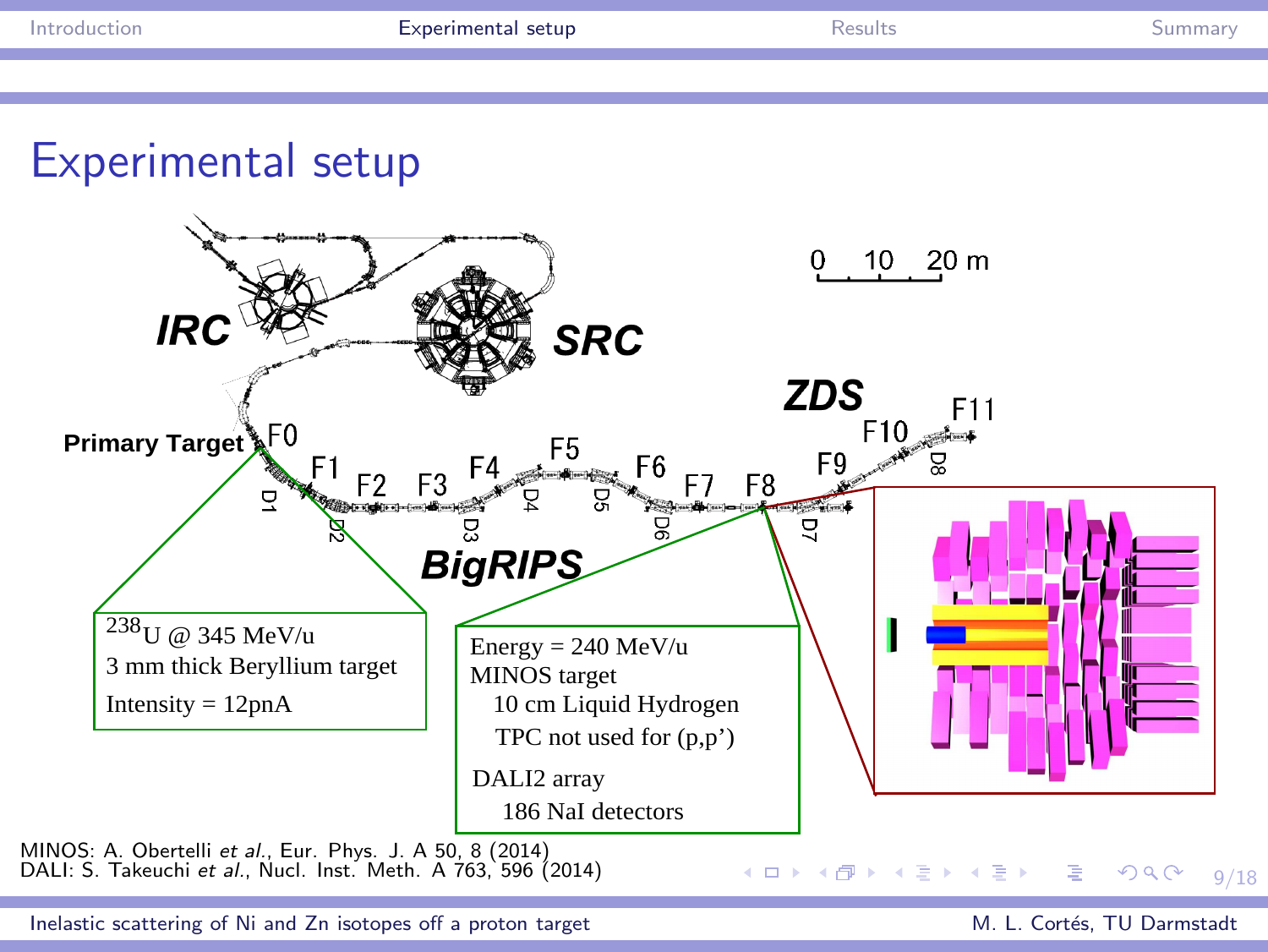<span id="page-9-0"></span>

# Particle identification



- Three experimental settings to measure  $^{70,72,74}$ Ni and  $^{76,78,80}$ Zn
- Between  $10^5 10^7$  particles for different isotopes in ZeroDegree
- 10/18 ◮ Doppler correction after particle selecti[on](#page-8-0) [an](#page-10-0)[d](#page-8-0) [b](#page-9-0)[a](#page-10-0)[c](#page-6-0)[k](#page-7-0)[g](#page-9-0)[r](#page-10-0)[ou](#page-6-0)[n](#page-9-0)[d](#page-10-0) [su](#page-0-0)[bt](#page-17-0)raction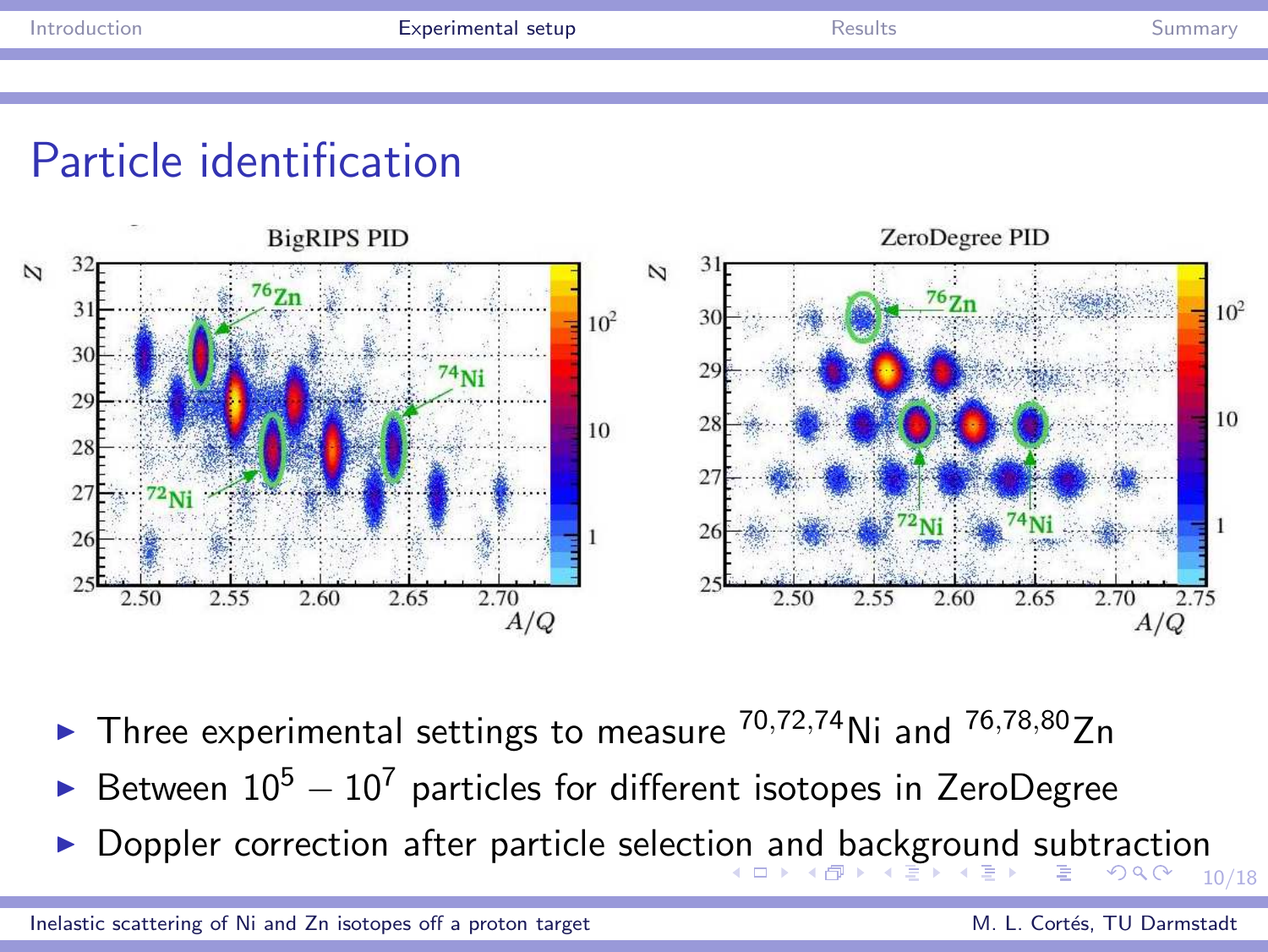# Doppler corrected spectra



- ▶ Simulated response of DALI2 and a double-exponential fitted
- $\triangleright$  Exclusive cross section of proton inelastic scattering from the fit
- Error:  $6\%$  on DALI2 efficiency and  $2\%$  on the target thickness

<span id="page-10-0"></span> $\Omega$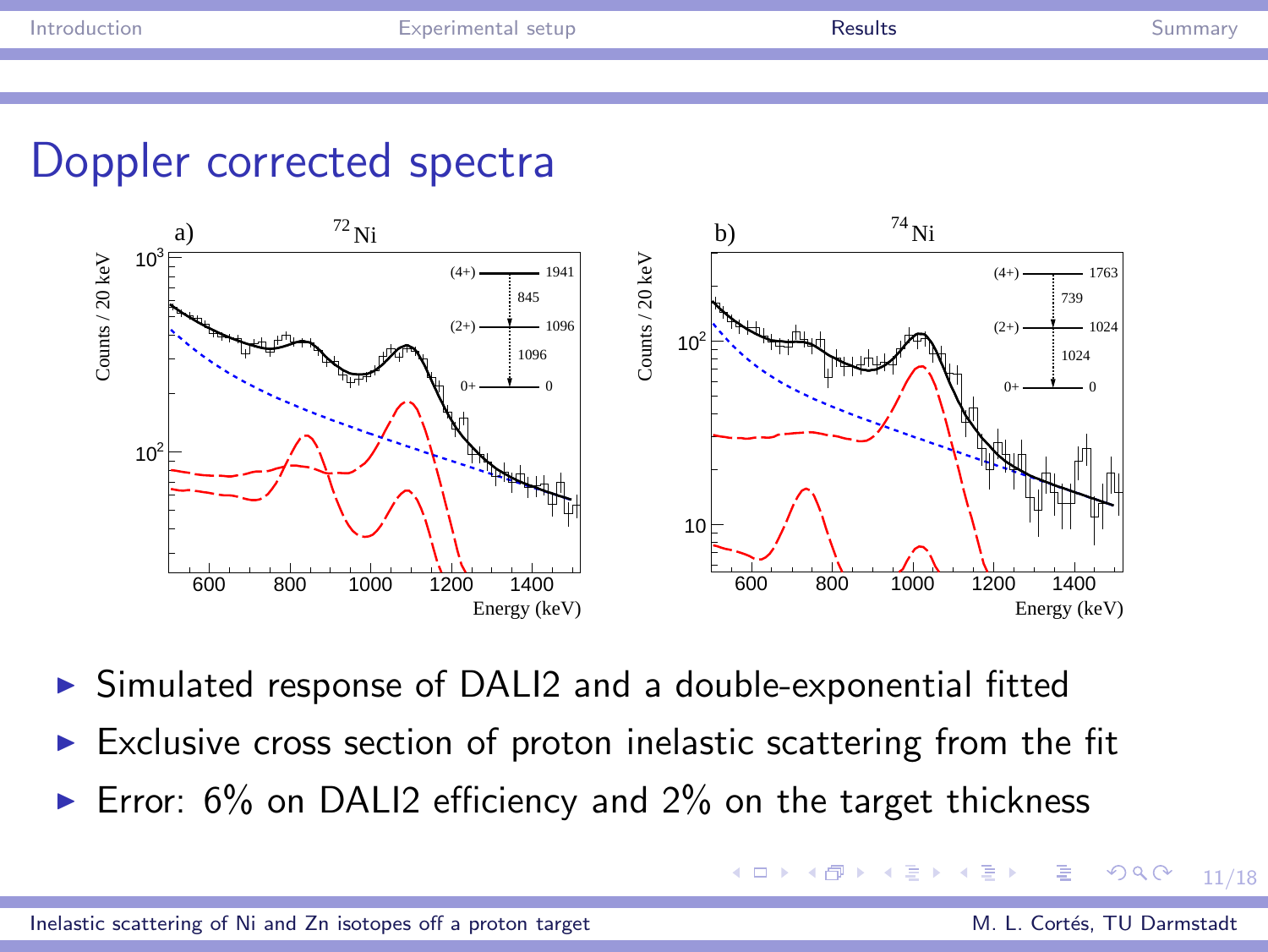# Cross section and deformation length



#### **K ロ ト K 何 ト K ヨ**  $QQ$ 12/18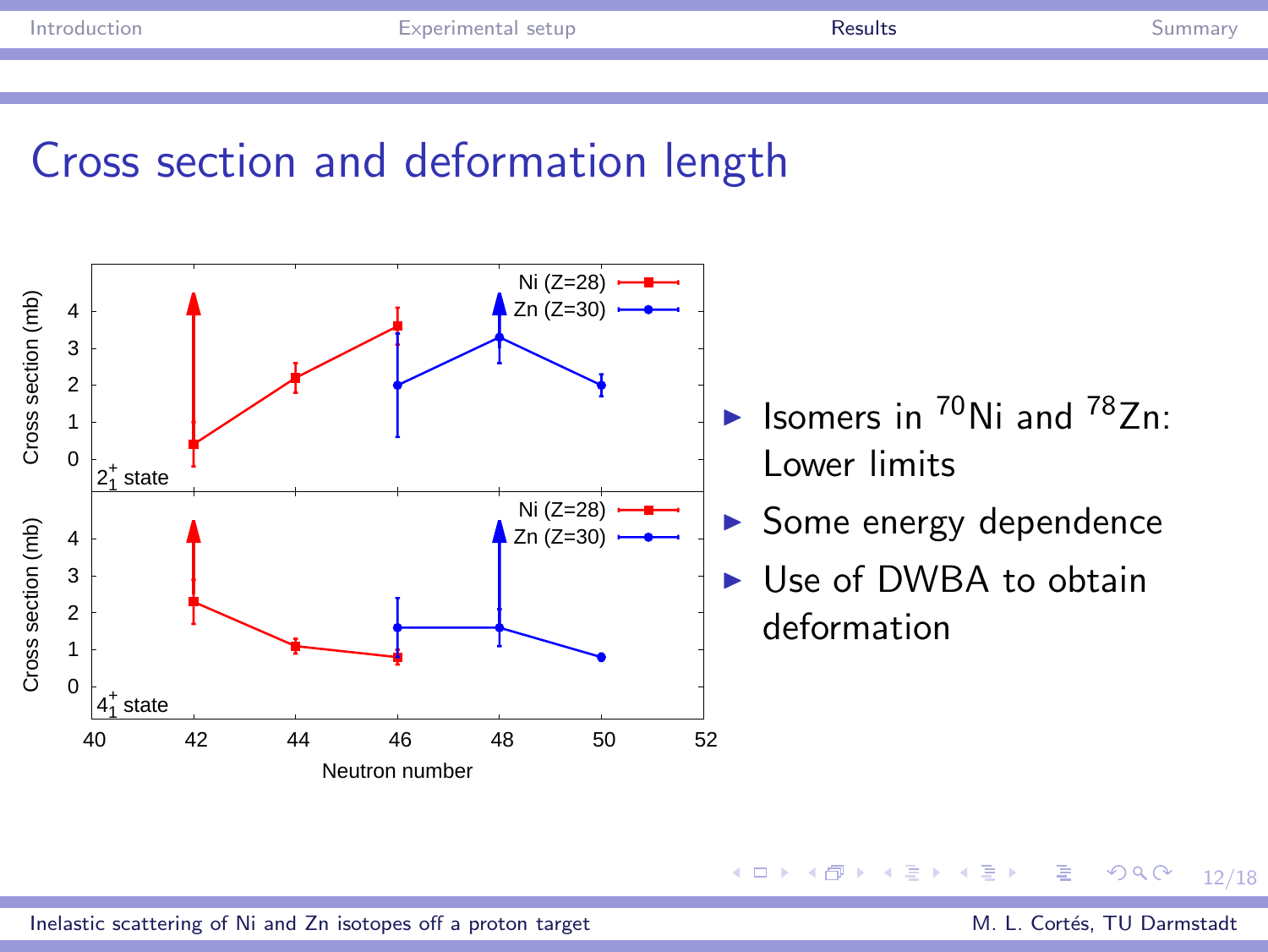# Deformation parameter



そロト

- ▶ Deformation length calculated with ECIS-97
- $\triangleright$  Use of KD02 optical potential
- $\triangleright$  Confirmation of Aoi. et all

[Inelastic scattering of Ni and Zn isotopes off a proton target](#page-0-0) M. Cortés, TU Darmstadt M. L. Cortés, TU Darmstadt

Ξ

 $QQ$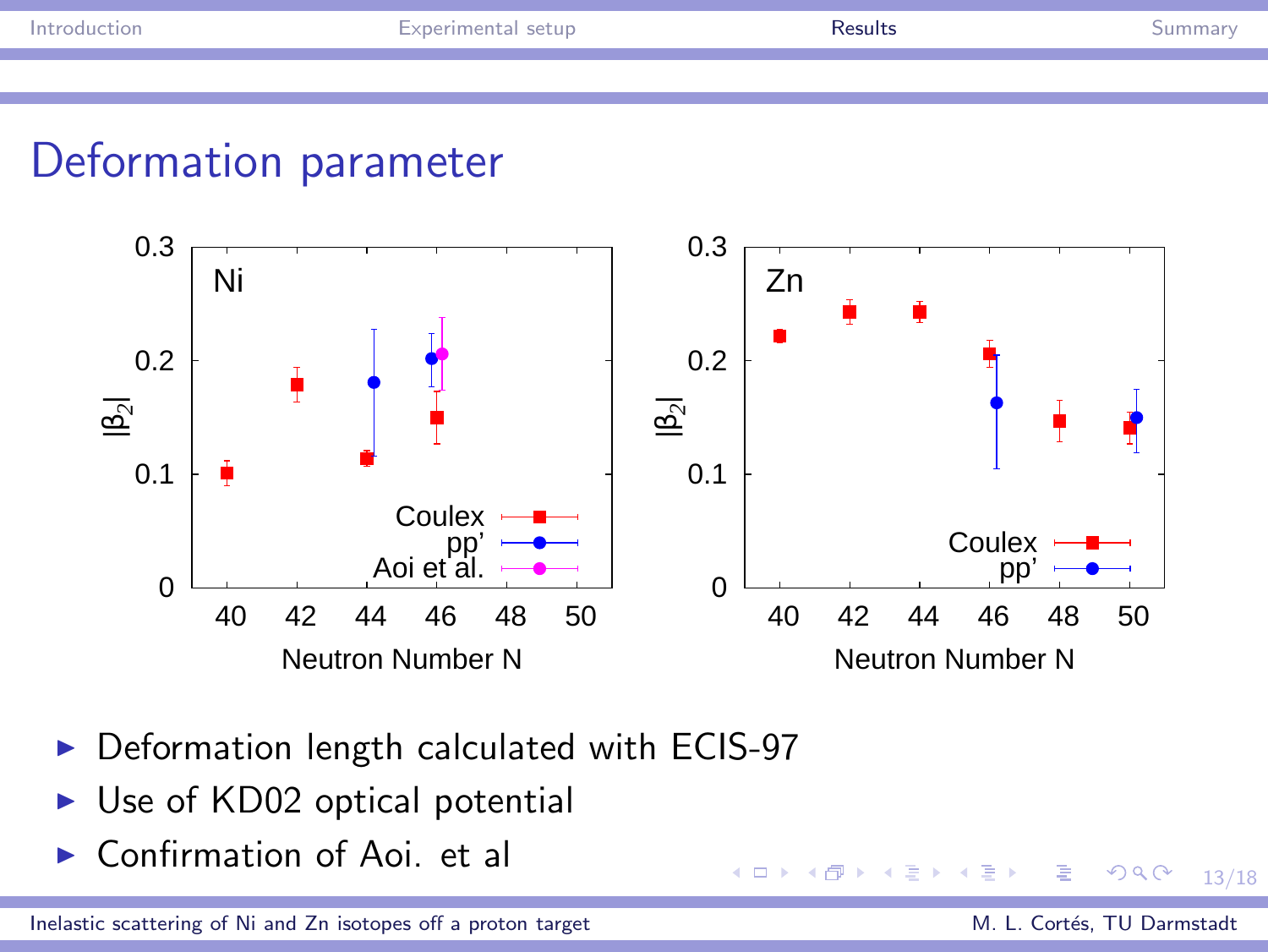### Matrix elements ratio



- $\triangleright$  Single closed shell behavior is maintained
- $\blacktriangleright$  Higher neutron contribution in Ni
- $\blacktriangleright$  Method is feasible

#### $QQ$ (□ ) ( ) + ) ∍ 14/18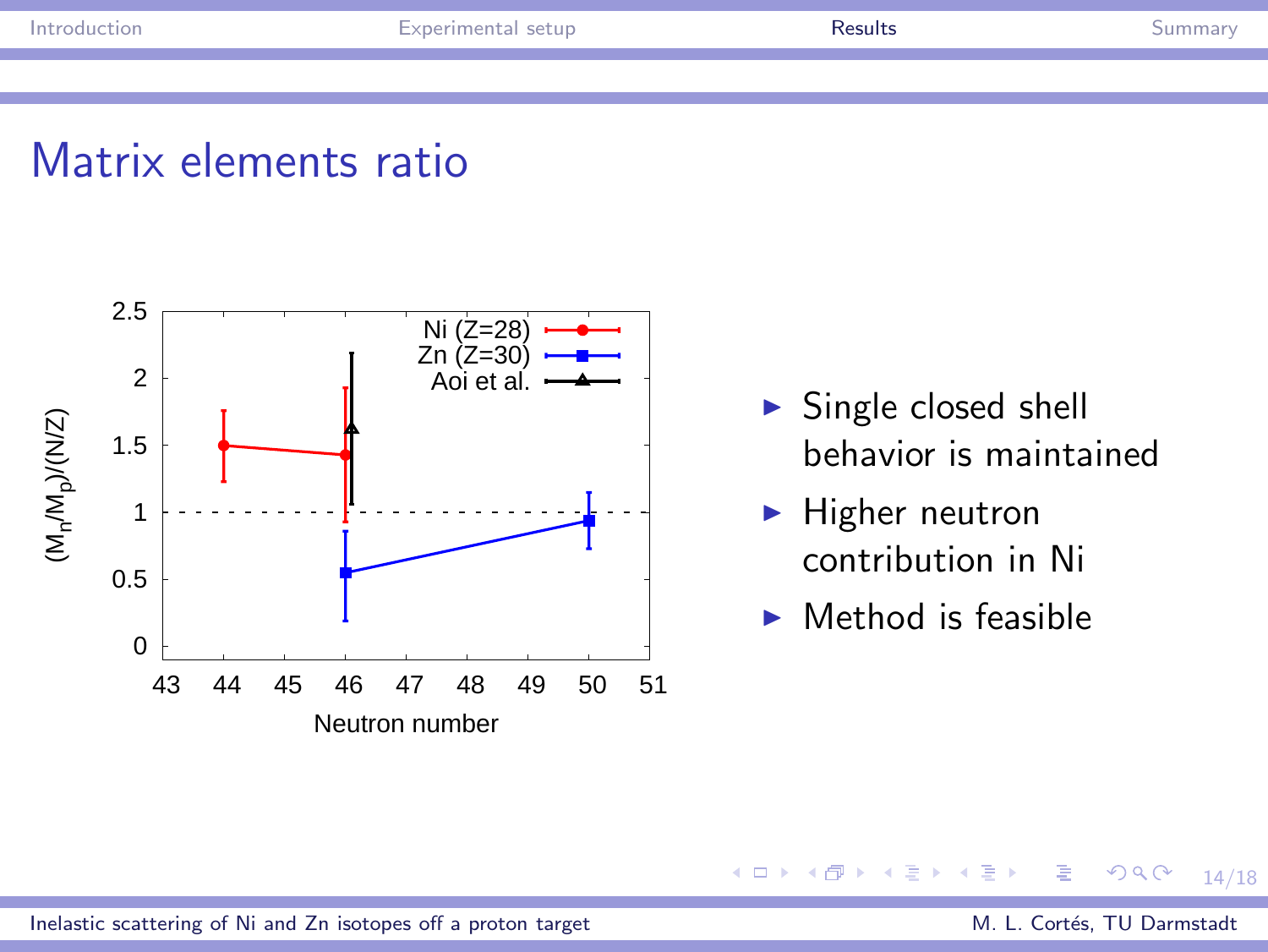# **Results**



- $\blacktriangleright$  Feasible method, but large errors
- $\blacktriangleright$  Further theoretical approach required
- $\blacktriangleright$  Possible future measurements:
	- ► Use of segmented Ge detectors

S. Péru et al., Eur. Phys. J. A 50, 88 (2014)

#### $QQ$ (□ ) ( ) + ) ∍ 15/18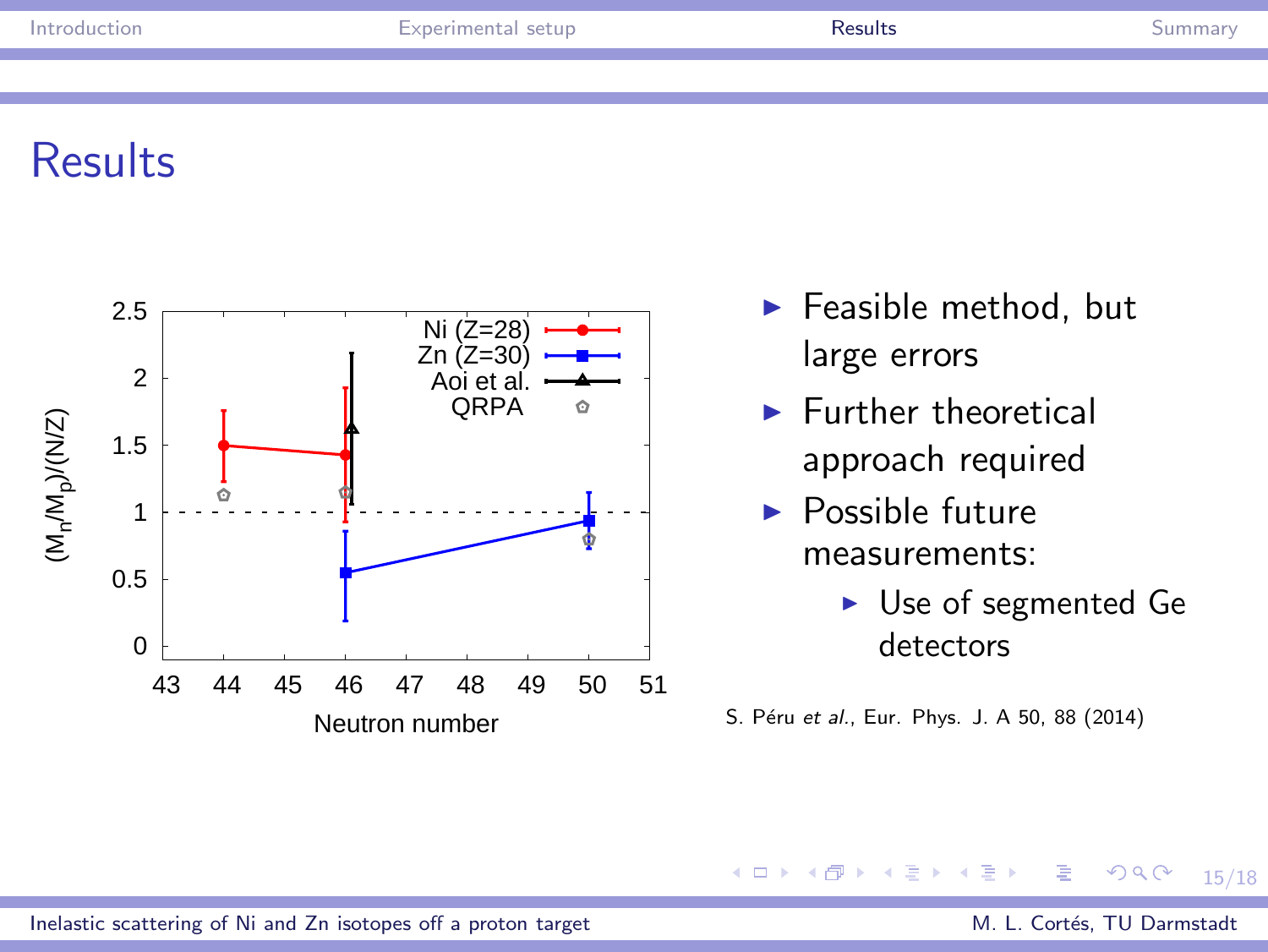# **Summary**

- $\triangleright$  Proton inelastic scattering in Ni and Zn performed.
- $\triangleright$  Cross section for the first 2<sup>+</sup> and 4<sup>+</sup> states measured.
- ▶ Deformation length obtained using ECIS-97.
- $\blacktriangleright$  Measurement at energies above 200 MeV/u.
- Contribution of neutrons to the Ni chain and of protons to the Zn chain.
- $\triangleright$  Proton inelastic scattering data available from the first two SEASTAR campaigns and further data expected from the third campaign.

#### [Inelastic scattering of Ni and Zn isotopes off a proton target](#page-0-0) M. Cortés, TU Darmstadt M. L. Cortés, TU Darmstadt

イロト イ何 ト イヨ ト イヨ トー ヨー

<span id="page-15-0"></span> $QQ$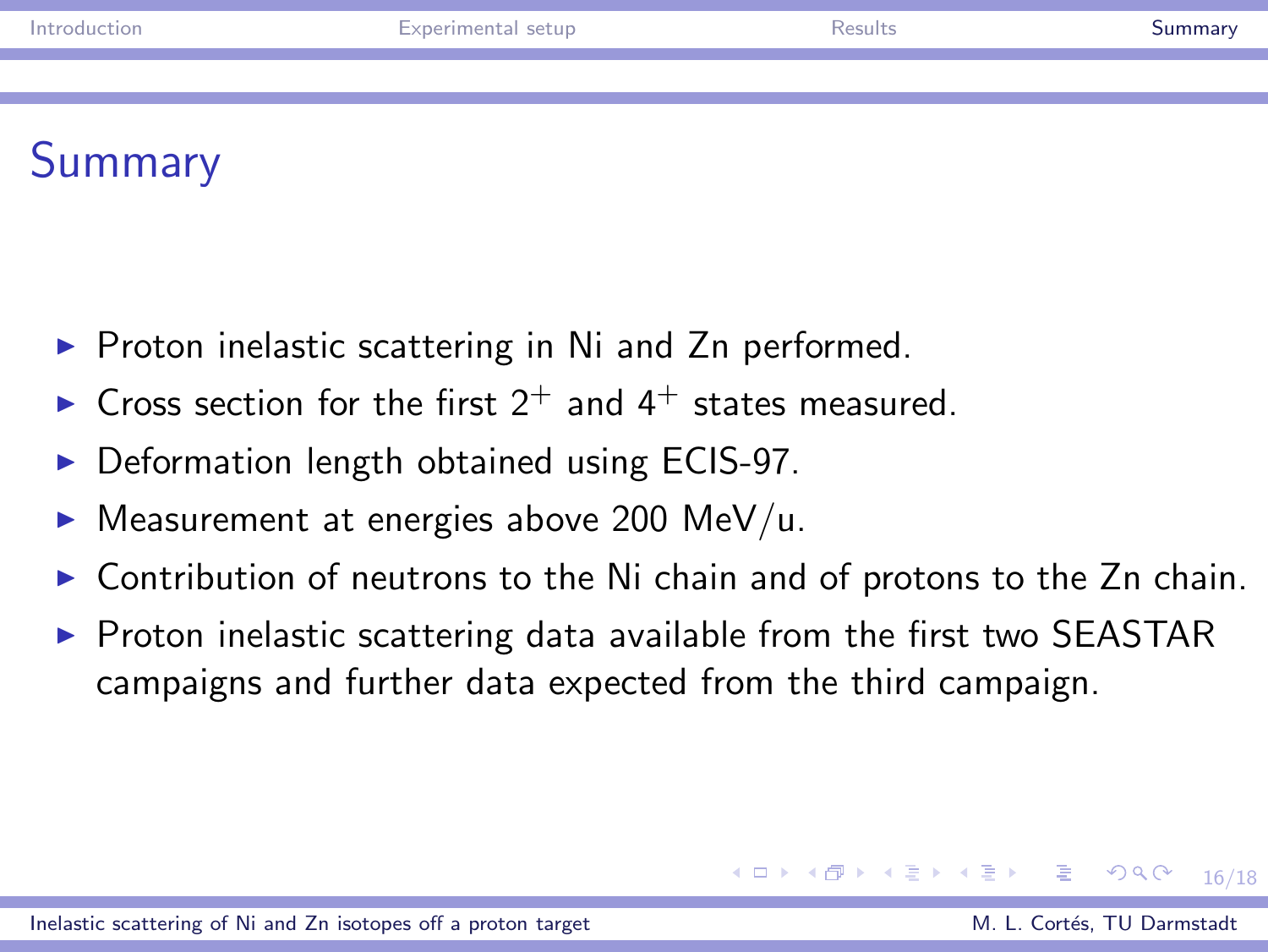# SEASTAR collaboration

TU Darmstadt: M. L. Cortés, M. Lettmann, C. Louchart, N. Pietralla, V. Werner RIKEN: H. Baba, P. Doornenbal, T. Isobe, S. Koyama, Y. Kubota, K. Matsui, T. Miyazaki, S. Momiyama, T. Motobayashi, S. Nishimura, H. Otsu, P.A. Söderström, H. Sakurai, M. Sasano, Y. Shiga, S. Takeuchi, R. Taniuchi, T. Uesaka, K. Yoneda, H. Wang, J. Wu CEA Saclay : G. Authelet, D. Calvet, F. Chˆateau, A. Corsi, A. Delbart, J.-M. Gheller, A. Gillibert, V. Lapoux, C. Péron, A. Peyaud, E.C. Pollacco, J.-Y. Roussé CNS: M. Matsushita, S. Ota,D. Steppenbeck IPN Orsay: S. Franchoo, A. Gottardo, L. Olivier, I. Stefan, D. Suzuki IPHC, Strasbourg: R. Lozeva University of Tokyo: M. Niikura University of Brighton: F. Browne Institute of nuclear science, Hanoi: L.X. Chung MTA Atomki: Zs. Dombradi, Z. Korkulu, Zs. Vajta University of Oslo: F. Giacoppo, K. Hadynska-Klek, E. Sahin University of Hong Kong: J. Lee, Z. Xu University Surrey: Z. Patel, C. M. Shand

Tohoku University: T. Sumikama

 $\equiv$ 

 $\left\{ \begin{array}{ccc} 1 & 0 & 0 \\ 0 & 1 & 0 \end{array} \right.$ 

 $990 - 17/18$